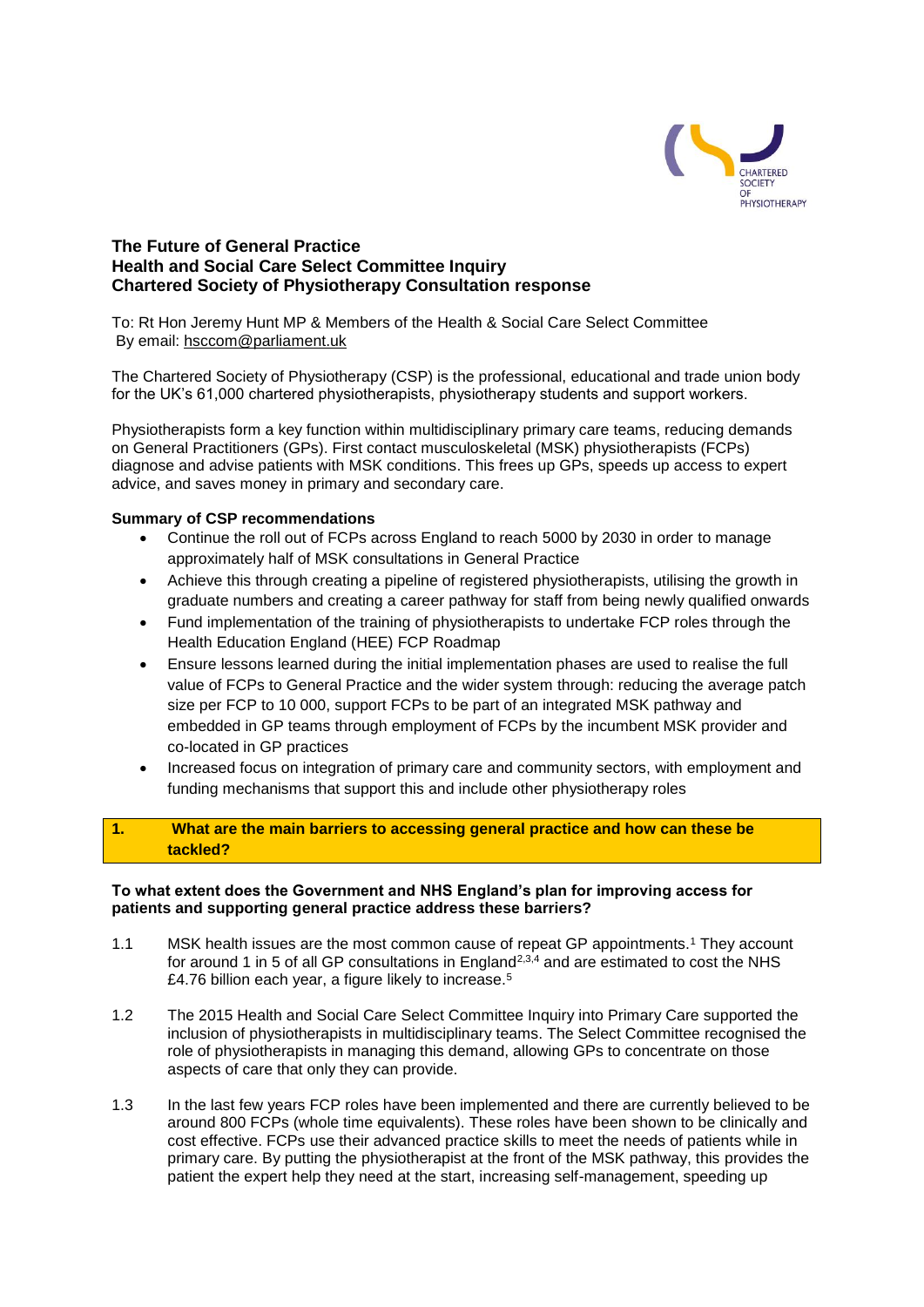access to treatment where needed, reduces GP workload and associated costs, lowers prescription costs and reduces inappropriate referrals to secondary care.<sup>6</sup>

- 1.4 Physiotherapy management of MSK conditions in primary care leads to fewer referrals to specialist services, compared to GP management.<sup>7</sup> An audit of 40 patients found the FCP service potentially reduced the need for 270 face-to-face consultations with a GP.<sup>8</sup> An FCP hub in Derbyshire found only 2% of patients seen by FCPs were referred to a GP or a Consultant.<sup>9</sup>
- 1.5 In Lincolnshire an MSK FCP successfully took on 39% of MSK patients, increasing GP capacity. Feedback from patients was 100% positive.<sup>10</sup> The CSP's Phase 2 Evaluation found that "95% patients reported receiving sufficient information on self-care/exercise from the FCP". 11
- 1.6 A rural North Wales FCP service found reduced costs compared with a GP providing the same service, less than 1% required GP appointment for same complaint, less than 3% were referred for further investigations and less than 10% of patients seen are referred into secondary care MSK services.<sup>12</sup>
- 1.7 Early MSK intervention improves outcomes for patients. It keeps people at work or enables them to return to work more quickly. In 2018, MSK problems were the second most common cause of sickness absence, which accounted for 27.8 million days lost in work (19.7% of total sickness absence).<sup>13</sup> FCPs in primary care allow rapid access to access to MSK support which can reduce the amount of time people are off sick.<sup>14</sup> 54% of patients reported less impact of their MSK condition on work performance at 3 months (as measured by the Stanford Presenteeism Scale).<sup>15</sup>
- 1.8 Addressing GP workload issues through full roll out of FCPs as part of the wider GP team has the potential to attract more doctors to become GPs.
- 1.9 However, FCPs themselves are currently stretched too thin. There are approximately 800 FTE FCPs, commonly with 1 FCP for a Primary Care Network of 50 thousand population, working across many practices. This level of coverage means that many individual GPs don't experience sufficient difference in workload. This reduces buy-in from GPs, buy-in which is critical to successful implementation.
- 1.10 For an FCP to manage half of the MSK consultations in General Practice which equates to roughly 10% of the overall consultations – FCP staffing levels must be increased to 1 FCP per 10, 000 population. To achieve this the People Plan must provide the 5,000 extra MSK FCPs, promised in the interim People Plan.<sup>16</sup> The CSP is disappointed further progress towards this target has not been met and we would urge that efforts are stepped up to ensure that it is met by at least 2030. This would ensure sufficient coverage of FCPs to fully realise their benefits to GPs.
- 1.11 For the initial implementation of FCPs the contract between the NHS and Primary Care Networks limited PCNs to 1 FCP, and it is this cap that limited the capacity increases needed to genuinely impact on GP demand. This cap was subsequently lifted, but capacity remains constricted due to the lack of a pipeline to support full FCP roll out.
- 1.12 In order to realise the additional FCPs required, advanced practice development programmes should be funded and expanded with continued access to the apprenticeship levy. This needs to be sufficiently resourced and aligned to that offered to other professions working in primary care, such as GPs and clinical pharmacists. This includes support to physiotherapists to complete the First Contact Practitioners and Advanced Practitioners in Primary Care: (Musculoskeletal) A Roadmap to Practice.
- 1.13 Investing in the wider physiotherapy workforce to develop the capabilities required for FCP roles will ensure sustainability moving forward and help to backfill MSK services as experienced practitioners move into FCP roles. Physiotherapy is one of the few professions where there is continued and strong growth in supply, with over 30% growth in graduate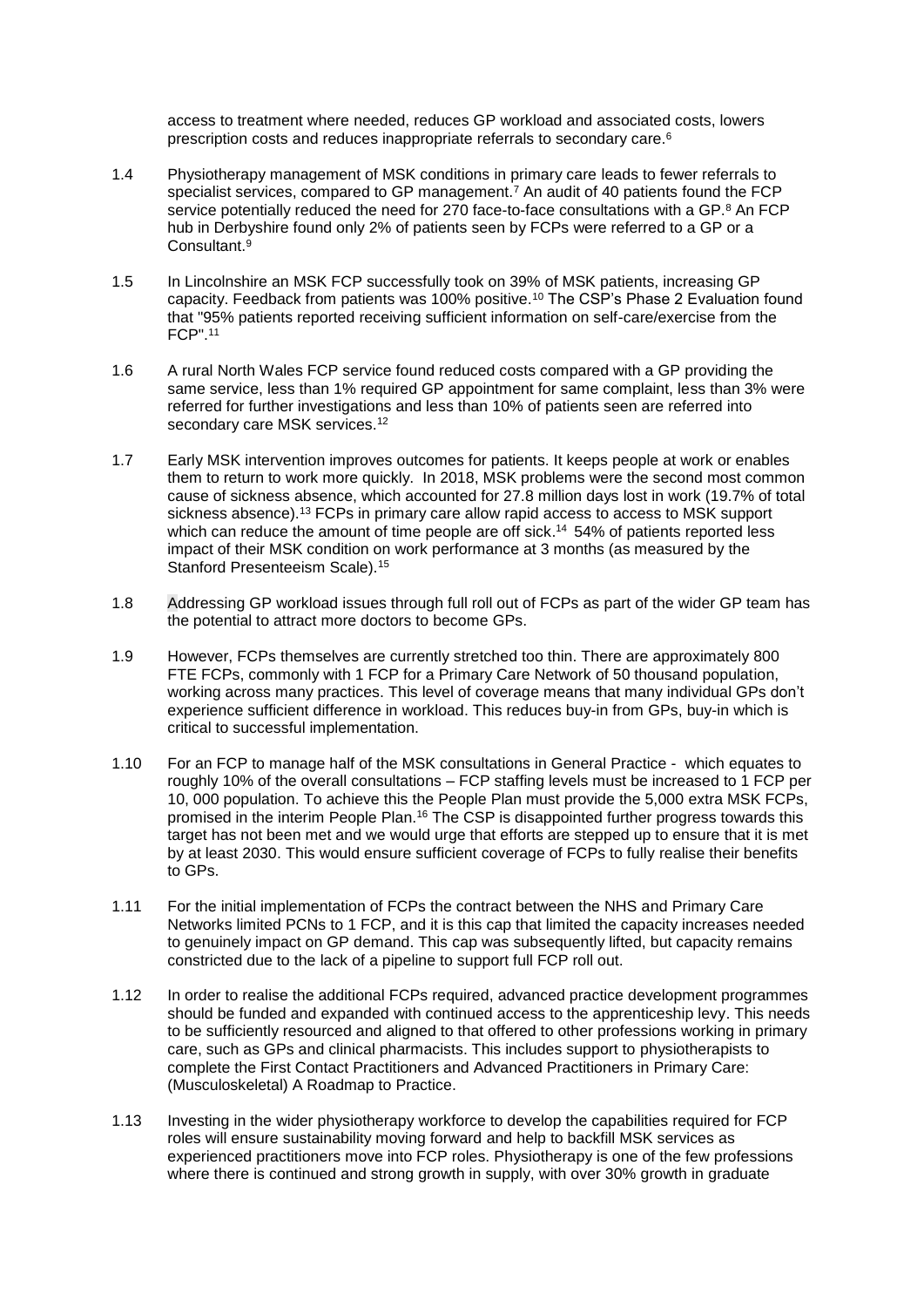numbers since 2015, <sup>17</sup> and expected ongoing yearly growth of at least 6-7% for the next decade. <sup>18</sup> Workforce plans need to capitalise on this growth, guaranteeing 5-year NHS contracts to newly-qualified physiotherapists who want one. This will create a pipeline of experienced physiotherapists in primary care which is currently being missed by the NHS.

1.14 As well as creating an FCP pipeline, increasing the overall physiotherapy staffing in the NHS is critical to delivering on the rehabilitation and community support commitments in the Long Term Plan. This will also reduce pressures on GPs. 40% of people are managing a long term condition<sup>19</sup> and 25% are managing 2 or more, and these figures are rising.<sup>20</sup> Even before Covid, people with long term conditions already accounted for 55% of all GP appointments,<sup>21</sup> and 29.1m GP appointments are associated with frailty every year.<sup>22</sup> During the pandemic, millions of people with long term conditions and frailty have deconditioned and deteriorated as a result of lockdown and disruption to services. See more under section 3.

## **What are the impacts when patients are unable to access general practice using their preferred method?**

## **Digital technology**

- 1.15 Covid-19 has accelerated existing changes in Primary Care with GP practices offering a blended offer of in-person and remote consultations as well as access to a wider multidisciplinary team. A 2019 evaluation found that many patients appeared aware of the changing face of primary care and general practice and how FCP sit within the wider general practice team*. 23*
- 1.16 Delayed access to GP practices can deter people from accessing healthcare whilst delayed diagnosis, treatment and rehabilitation is a major driver of health inequity. It exacerbates MSK conditions, increases risk of costly related co-morbidities, including diabetes and obesity and according to Versus Arthritis, around 1 in 5 people with arthritis live with depression.<sup>24</sup>
- 1.17 Offering the option for remote FCP consultations means patients get seen quicker and recover faster. It can help address practical barriers to accessing services, particularly in rural areas, such as the lower access to a car amongst women.<sup>25</sup> Remote consultations must be appropriate and a real choice for the patient. Consideration of multiple interacting factors such as communication needs, resources and digital literacy determines the right type of service delivery at the right time for each individual.
- 1.18 FCP services must be fully funded to support remote as part of hybrid working practices.<sup>26</sup> provide training and development for the workforce and students, and end the lack of basic technology and interoperability of IT systems. Aligning FCP and General Practice IT systems is essential for optimum working. FCPs working across different GP practices currently deal with several IT systems causing additional stress and wasted time, as outlined in the national NHS England commissioned FCP evaluation study:

 *"The CCG operate from 3 different systems with different passwords to get on the computers. So, I've got six different passwords to get into the 7 clinics. Then I've got another six passwords to get onto their site specific software. So, I've got a diary full of passwords, and it takes me 15 min to get on the system!"* [27](https://ukc-word-edit.officeapps.live.com/we/wordeditorframe.aspx?new=1&ui=en%2DGB&rs=en%2DGB&wdenableroaming=1&mscc=1&wdodb=1&hid=81570CA0-F070-3000-83E2-A651B0EF379B&wopisrc=https%3A%2F%2Fcspoffice365-my.sharepoint.com%2Fpersonal%2Fririeb_csp_org_uk%2F_vti_bin%2Fwopi.ashx%2Ffiles%2Fa97541c190f9493ea7e3cbea635d9f7d&wdorigin=DocLib&wdhostclicktime=1639390591487&jsapi=1&jsapiver=v1&newsession=1&corrid=0d9dd969-9a2a-447f-9b0c-88be1d12cf3e&usid=0d9dd969-9a2a-447f-9b0c-88be1d12cf3e&sftc=1&mtf=1&sfp=1&wdredirectionreason=Unified_SingleFlush&rct=Medium&ctp=LeastProtected#_edn24)

1.19 Technology enables clinicians to work in virtual multidisciplinary teams (MDTs) across sectors and settings. During the pandemic primary care teams had greater access to specialists, such as neuro-specialists who could attend virtual case conferences without time and travel constraints. This is something that needs to be maintained.

## **2. What are the main challenges facing general practice in the next 5 years?**

#### **How does regional variation shape the challenges facing general practice in different parts of England, including rural areas?**

2.1 Further rollout of FCPs can improve access to GP practices in areas to which it has traditionally been hard to recruit GPs.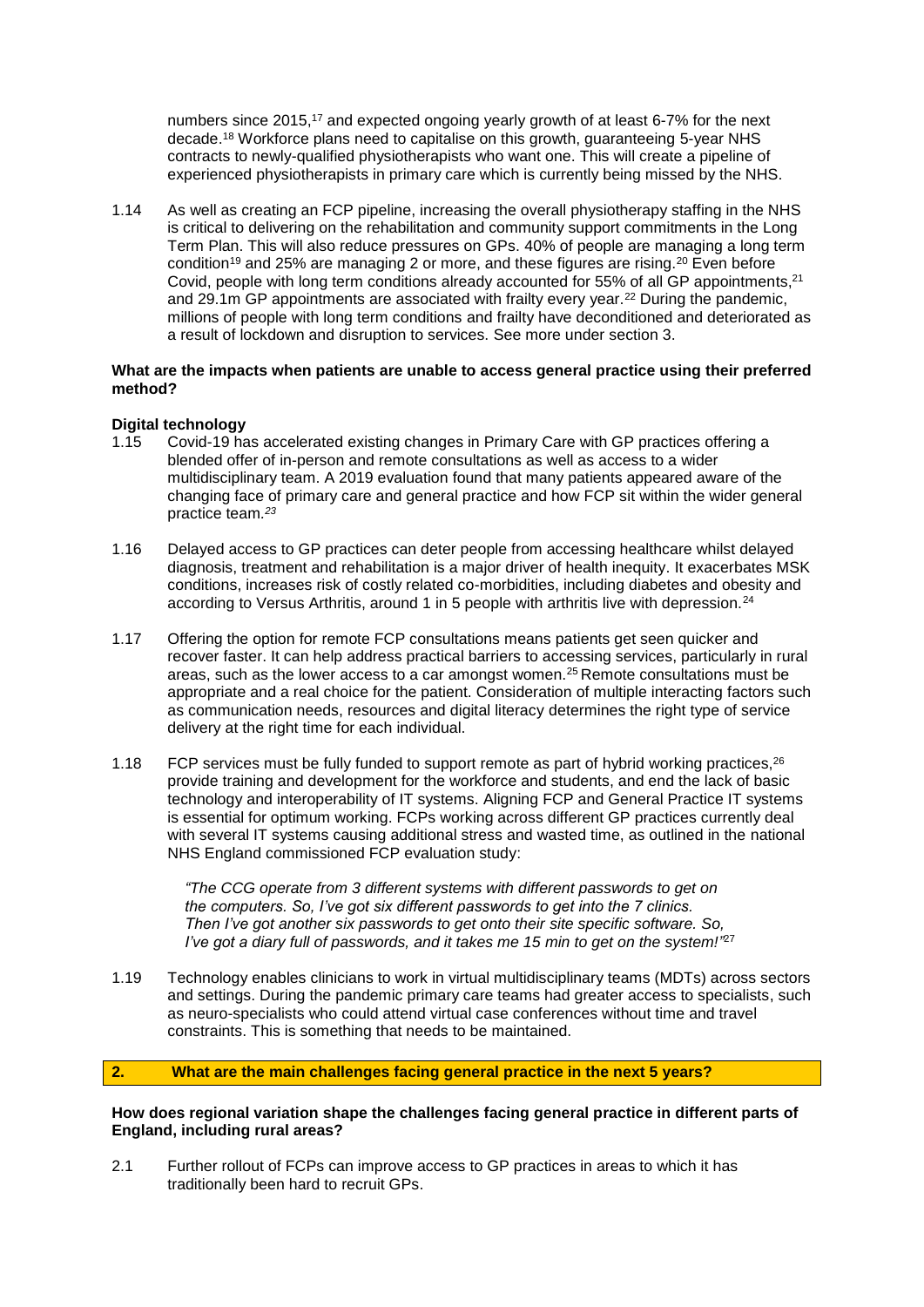- 2.2 Further development and expansion of pre-registration physiotherapy workforce is essential to backfill physiotherapy roles left by FCP recruitment and widen access to GP services, especially in hard to recruit areas such as rural and coastal towns.
- 2.3 The CSP is working with the profession to diversify physiotherapy student placements and post graduation rotations to increase their early exposure to primary care and support recruitment in hard to recruit areas.

## **What part should general practice play in the prevention agenda?**

- 2.4 FCPs and community physiotherapists are well placed to support GPs to make a positive impact in public health. Physiotherapists are experts at recognising in their patients any risk factors or social determinants of preventable diseases.
- 2.5 Integrated pathways which help people transition from General Practice to community health services including rehabilitation and exercise are essential to support prevention, secondary prevention and supported self-management of LTCs.
- 2.6 General practice are key stakeholders in the transformation of community rehabilitation services. The CSP has co-designed a model of integrated community based rehabilitation with key stakeholders, including the RCGP. Features of the model include hybrid delivery mechanisms, upgrading supported self-management, combining psychological support with physical exercise and education and greater utilisation of the non-registered workforce, including from the voluntary sector and sports and exercise professionals. Importantly it also includes moving more outpatients rehabilitation and into community venues, like gyms or community centres. Insight research commissioned by the CSP suggests that patients would welcome this move to non medical settings. Transformed community based rehabilitation could improve levels of participation and ongoing commitments to physical activity and lifestyle changes. 28

## **What can be done to reduce bureaucracy and burnout, and improve morale, in general practice?**

- 2.7 Increased FCP service capacity and presence within GP surgeries will optimise the success of the FCP model. Current numbers of FCPs positively influence GP's work experience by reducing workload through reallocating MSK appointments, reduced prescription costs,<sup>29</sup> and gaining in-house MSK expertise. However, their full value to GPs will only be realised with the additional 5,000 FCPs promised in the interim People Plan.
- 2.8 It is important that in general practice the lessons of reducing staff burnout are learned and applied to the wider primary care team. FCP consultation space and appropriate appointment times (20 minutes is often reported as a minimum requirement) must be protected. FCPs have reported a loss of consultation space during Covid-19 with some practices taking the opportunity to offer remote FCP services to free up GP space. In a recent survey the CSP found that 88% of physiotherapists surveyed said that loss of space and services had affected staff negatively. Many also reported 'burn-out', 'anxiety' and other mental health issues as a consequence of not being able to carry out face to face assessments where it would deliver the best care for their patients.<sup>30</sup>
- 2.9 The benefits of a co-located model, where the FCP is based in the GP practice include improved communication and support, consistency of messaging to the inpatient population, enhanced confidence among the clinical and support staff within the practice, and a perception of decreased clinical risk.<sup>31</sup>
- 2.10 Appropriate job planning and coordination is essential to delivering the FCP roadmap. Implementation of the HEE roadmap is needed to provide a framework for FCPs in training posts should include guidance in relation to the content, workload, amount of training, supervision and mentorship and the standards of training and practice. This is important when considering future expansion for the sustainability of these roles.<sup>32</sup>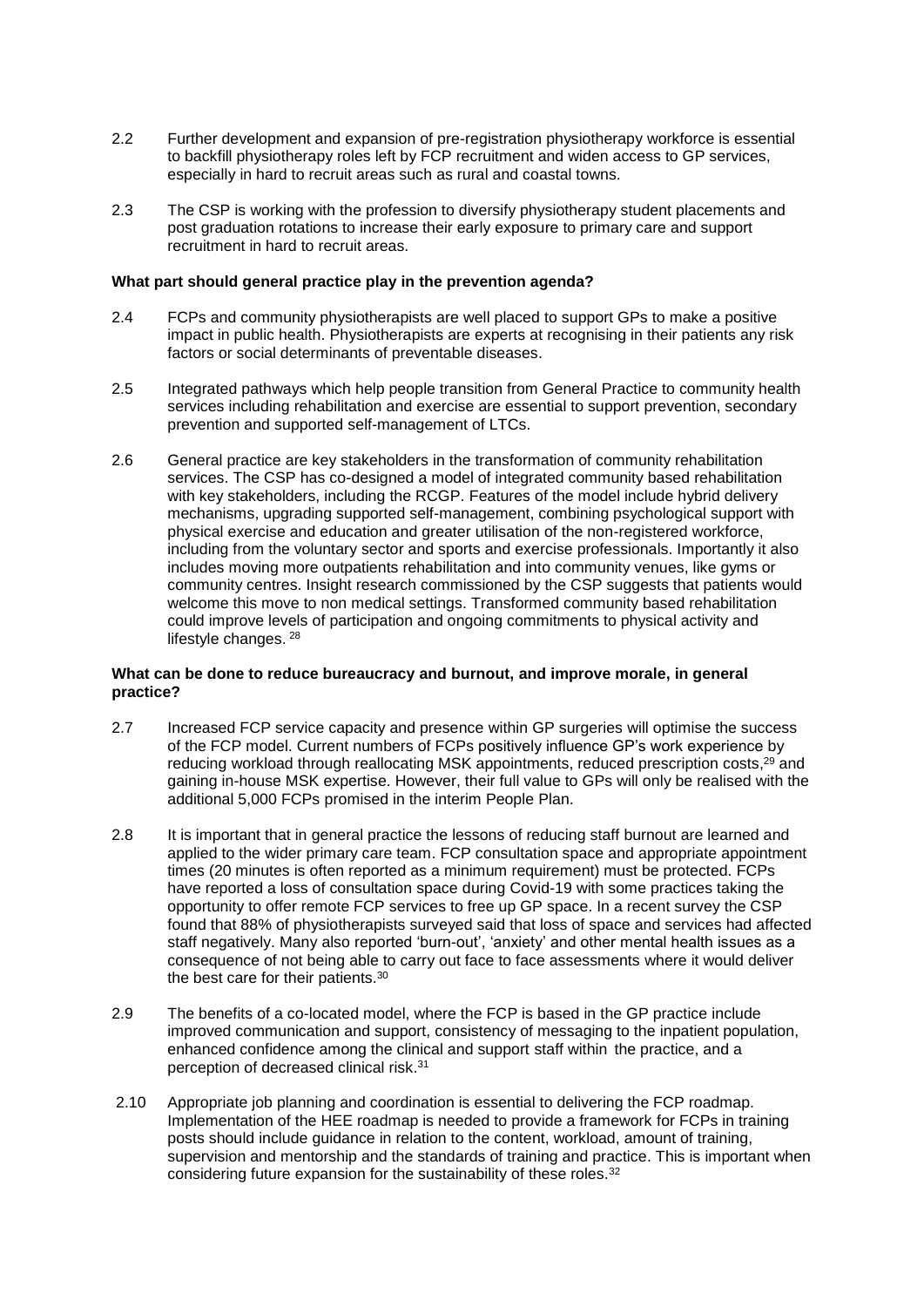2.11 The employment model described below (3.1) enables physiotherapists to undertake split roles, part of the time deployed as an FCP and part of the time in the main MSK service, which increases levels of peer support and reduces the risk of the burn-out experienced by many GPs.

## **3. How can the current model of general practice be improved to make it more sustainable in the long term?**

#### **Do the current contracting and payment systems in general practice encourage proactive, personalised, coordinated and integrated care?**

- 3.1 The CSP and NHSE<sup>33</sup> recommends FCPs are employed by the incumbent MSK service providers and embedded in the GP practices. Evidence from the FCP rollout is this improves pathway integration, reduces administrative burden on GPs, and provides peer support to reduce feelings of burnout and isolation. 34
- 3.2 This approach also enhances patient experience as there is consistency throughout the MSK pathway and FCPs will have good knowledge of the whole pathway, referring people to the most suitable service in the area.
- 3.3 To enable Primary Care Networks to commission FCPs from MSK providers, those MSK providers must not subcontract or add steep on-costs. This is creating a financial disincentive for PCNs to contract with MSK providers to provide FCPs.
- 3.4 We would support an exploration of joint funding of PCNs and community services for FCP roles, as has been explored in mental health. This has the potential to increase levels of integration, and incentivises all parties to maximizing the value of FCPs and additional physiotherapy roles across the system.
- 3.5 Formal supervision and support for FCPs must be available from within the practice. This ensures the practice and patients will appreciate the full benefits of having an FCP within the team whilst also supporting the FCP's wellbeing.[\[34\]](https://ukc-word-edit.officeapps.live.com/we/wordeditorframe.aspx?new=1&ui=en%2DGB&rs=en%2DGB&wdenableroaming=1&mscc=1&wdodb=1&hid=81570CA0-F070-3000-83E2-A651B0EF379B&wopisrc=https%3A%2F%2Fcspoffice365-my.sharepoint.com%2Fpersonal%2Fririeb_csp_org_uk%2F_vti_bin%2Fwopi.ashx%2Ffiles%2Fa97541c190f9493ea7e3cbea635d9f7d&wdorigin=DocLib&wdhostclicktime=1639390591487&jsapi=1&jsapiver=v1&newsession=1&corrid=0d9dd969-9a2a-447f-9b0c-88be1d12cf3e&usid=0d9dd969-9a2a-447f-9b0c-88be1d12cf3e&sftc=1&mtf=1&sfp=1&wdredirectionreason=Unified_SingleFlush&rct=Medium&ctp=LeastProtected#_edn39)

## **Has the development of Primary Care Networks improved the delivery of proactive, personalised, coordinated and integrated care and reduced the administrative burden on GPs?**

#### **To what extent has general practice been able to work in effective partnerships with other Professions within primary care and beyond to free more GP time for patient care?**

- 3.6 As described above (3.1) if PCNs can be enabled to commission FCPs from the existing MSK provider it not only helps integration but also significantly reduces the burden on GPs in relation to sickness cover and responsibilities as a direct employer.
- 3.7 The future of primary care needs to be one of integration with community services and the rest of the health and care system. This is currently significantly underdeveloped. An important element of this is the need to increase access to rehabilitation from general practice. New roles are required to lead this transformation in community and primary care, including Advanced Clinical Practitioners for Long Term Conditions. This will further free up GPs' time as well as delivering the anticipatory care model, and integration of out of hospital services, envisaged in the Long Term Plan.
- 3.8 Primary Care Networks must work together across Integrated Care Systems to support sustainable FCP implementation. NHS England's Best MSK Health, launched in February 2021, aims to improve and sustain delivery of evidence informed, personalised, high quality, integrated MSK healthcare. <sup>35</sup> It is a positive driver for MSK services to achieve quality improvements. Some FCP teams are also developing systems to improve communication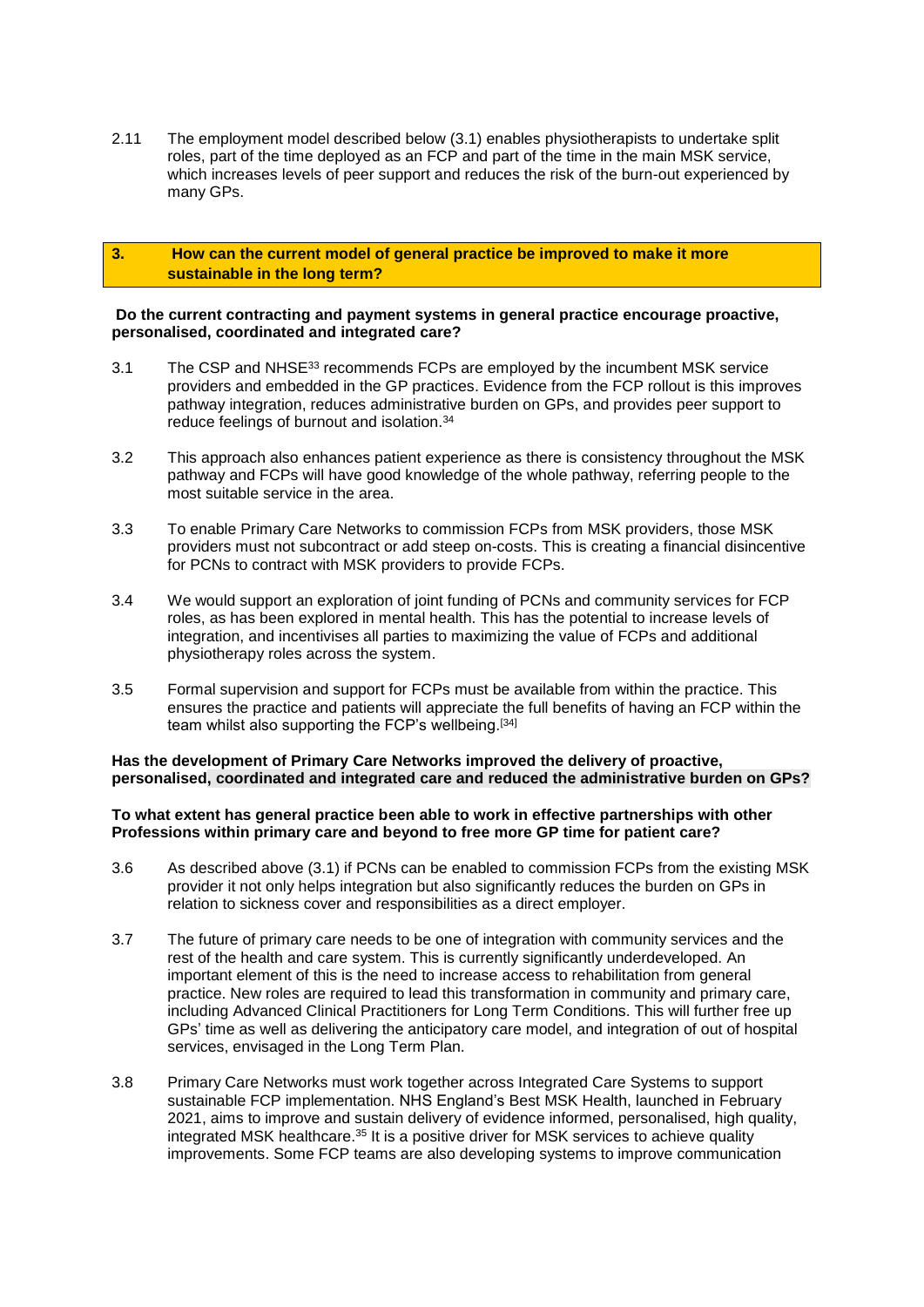with secondary care services through developing shadowing opportunities for secondary care colleagues.

- 3.9 MSK service transformation should be supported through investment and Quality Improvement support from NHSEI regions community service. Waits would be better managed, reducing the number of patients who go to the GP particularly where self-referral to MSK community services is available.
- 3.10 Within wider GP teams, there is evidence that FCPs increase the quality of service for MSK patients by the whole team, with GPs in some practices with an FCP reporting that this has improved the quality of their own referrals of MSK patients to secondary care.
- 3.11 As roll out of all of the Additional Roles continues, it will be important that they work together as a team to improve the overall quality of primary care services. This is also key to making the necessary progress in the integration of primary and community services.

<u>10% de ja</u>

Rob Yeldham Director of Strategy, Policy & Engagement Chartered Society of Physiotherapy December 2021

-ends-

For further information on anything contained in this response or any aspect of the Chartered Society of Physiotherapy's work, please contact: Brynnen Ririe, Public Affairs Lead for England The Chartered Society of Physiotherapy 3<sup>rd</sup> Floor South, Chancery Exchange, 10 Furnival Street, London, EC4A 1AB Email: [ririeb@csp.org.uk,](mailto:ririeb@csp.org.uk) Telephone: 07534284299

Website: [www.csp.org.uk](http://www.csp.org.uk/)

**.** 

<sup>2</sup> Arthritis Research UK National Primary Care Centre. What do general practitioners see? Musculoskeletal Matters. Bulletin no.1. Keele: Keele University; 2009. https://www.keele.ac.uk/ media/keeleuniversity/ri/primarycare/bulletins/MusculoskeletalMatters1.pdf

<sup>1</sup> Department of Health. Musculoskeletal services framework: a joint responsibility: doing it differently. London: Department of Health; 2006. URL:

http://webarchive.nationalarchives.gov.uk/20130107105354/http:/www.dh.gov.uk/prod\_consu m\_dh/groups/dh\_digitalassets/@dh/@en/documents/digitalasset/dh\_4138412.pdf

<sup>3</sup> Jordan K, Clarke AM, Symmons DP, et al. Measuring disease prevalence: a comparison of musculoskeletal disease using four general practice consultation databases. Br J Gen Pract. 2007;57(534):7-14

<sup>4</sup> Royal College of General Practitioners Birmingham Research Unit. Weekly returns service annual prevalence report 2007. London: Royal College of General Practitioners; 2007

<sup>&</sup>lt;sup>5</sup> Health Education England. A retrospective review of the influences, milestones, policies and practice developments in the First Contact MSK model. London: Health Education England; 2020 [http://arma.uk.net](http://arma.uk.net/) (2020)  

<sup>6</sup> Greenhalgh S, Selfe J, Yeowell G. A qualitative study to explore the experiences of first contact physiotherapy practitioners in the NHS and their experiences of their first contact role. Musculoskeletal Science & Practice, 2020; 20:102267

<sup>7</sup> Bornhöft L, Larsson ME, Nordeman L, Eggertsen R, Thorn J. [Health effects of direct triaging to](https://pubmed.ncbi.nlm.nih.gov/30800175/)  [physiotherapists in primary care for patients with musculoskeletal disorders: a pragmatic randomized](https://pubmed.ncbi.nlm.nih.gov/30800175/)  [controlled trial.](https://pubmed.ncbi.nlm.nih.gov/30800175/) Therapeutic advances in musculoskeletal disease. 2019 Feb;11:1759720X19827504

<sup>&</sup>lt;sup>8</sup> The Chartered Society of Physotherapy.FCPs directly employed by primary care networks, London: The Chartered Society of Physiotherapy; 2021